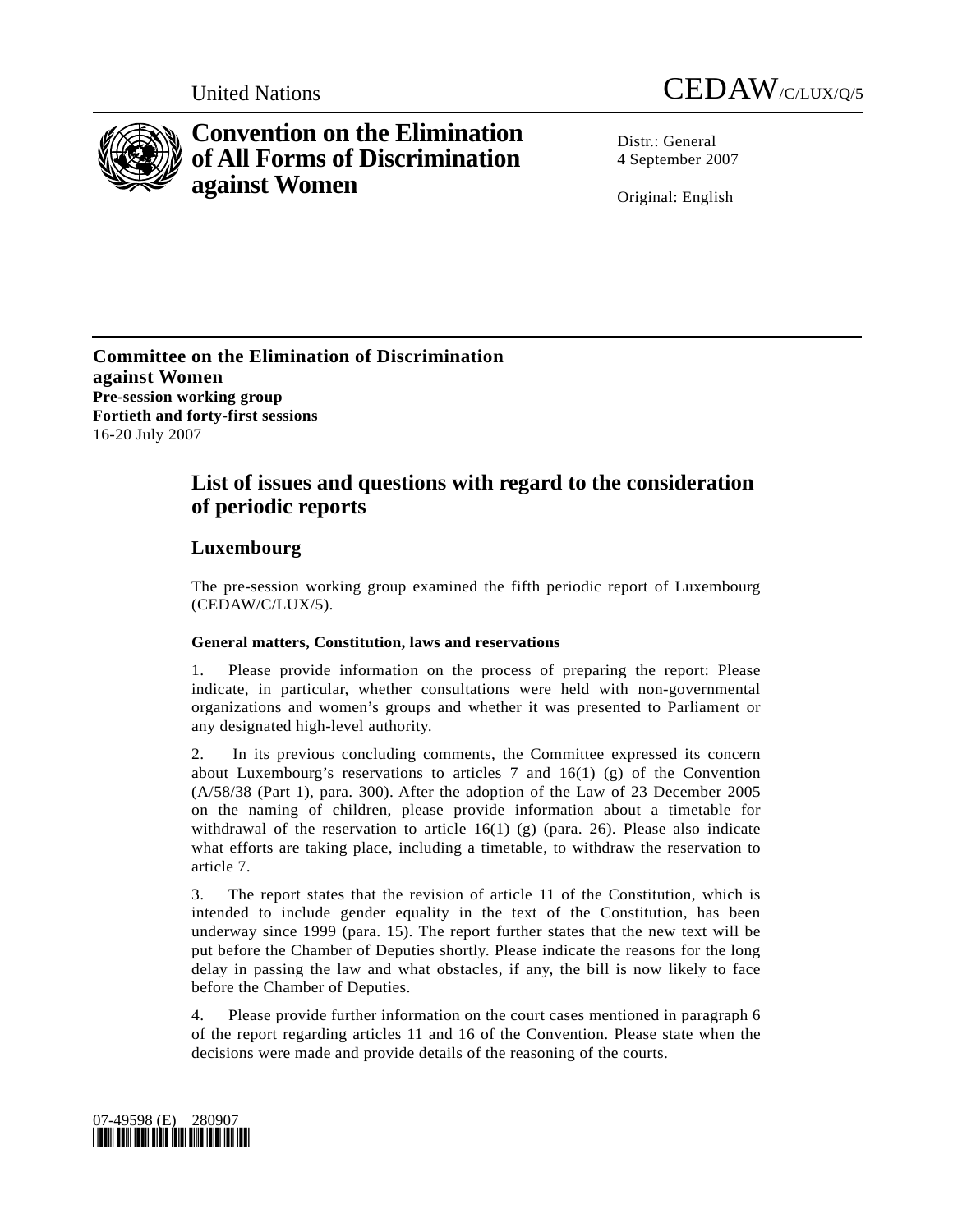5. Please provide information on any training programmes on the Convention and the Optional Protocol that are taking place or have been undertaken for Government officials, the police, judges and prosecutors and their impact. Please indicate whether such training is systematic and/or a mandatory requirement.

#### **Temporary special measures**

6. The report provides little information on temporary special measures, covered under article 4, paragraph 1, of the Convention. Please provide updated information on whether temporary special measures, including the use of quotas or incentives, are in place to increase the number of women and girls in all sectors and the nature and impact of these measures in accordance with article 4, paragraph 1 of the Convention and the Committee's general recommendation 25.

#### **Stereotypes and education**

7. In its previous concluding comments, the Committee was concerned about the persistence of stereotypical attitudes which threatened to impede women's enjoyment of their rights (A/58/38 (Part 1), para. 308). The report gives a few examples of efforts on the part of Government to eliminate such attitudes, but does not indicate whether a comprehensive strategy exists to combat stereotypes which targets both men and women. Please provide this information, and also elaborate on whether an assessment of the impact of existing measures has been undertaken, and if so, what lessons have been learned and how these have informed policy development.

8. The report notes that the Ministry for the Advancement of Women has placed particular emphasis on sensitizing teachers and promoting a gender-differentiated approach to teaching (para. 74). Please provide details on the nature, scope and impact of these programmes.

9. The report notes that girls and boys make different educational choices that are influenced by occupational stereotypes (para. 151). Please describe what measures and time-bound targets the Government has in place for increasing the number of female students in non-traditional fields, and progress made towards their achievement in the last five years.

10. The Committee on the Rights of the Child noted that a large number of foreign children (more than 40 per cent of the school population) are often disadvantaged by the educational programme and teaching methods in Luxembourg, including language problems (CRC/C/15/Add.250, para. 50). Please provide an analysis of the situation of immigrant and foreign girls, including girl children of asylum seekers, in education, as well as the efforts made to ensure that immigrant children are integrated into the educational sector (para. 184) and the impact of such efforts.

#### **Violence against women**

11. With the exception of domestic violence, the report does not provide any information on violence against women, including sexual violence. Please provide updated data on the prevalence of, and measures taken to prevent and combat all forms of violence against women, in accordance with the Committee's general recommendation 19. This should include information on the support services that are available to women who are victims of violence, and the number of prosecutions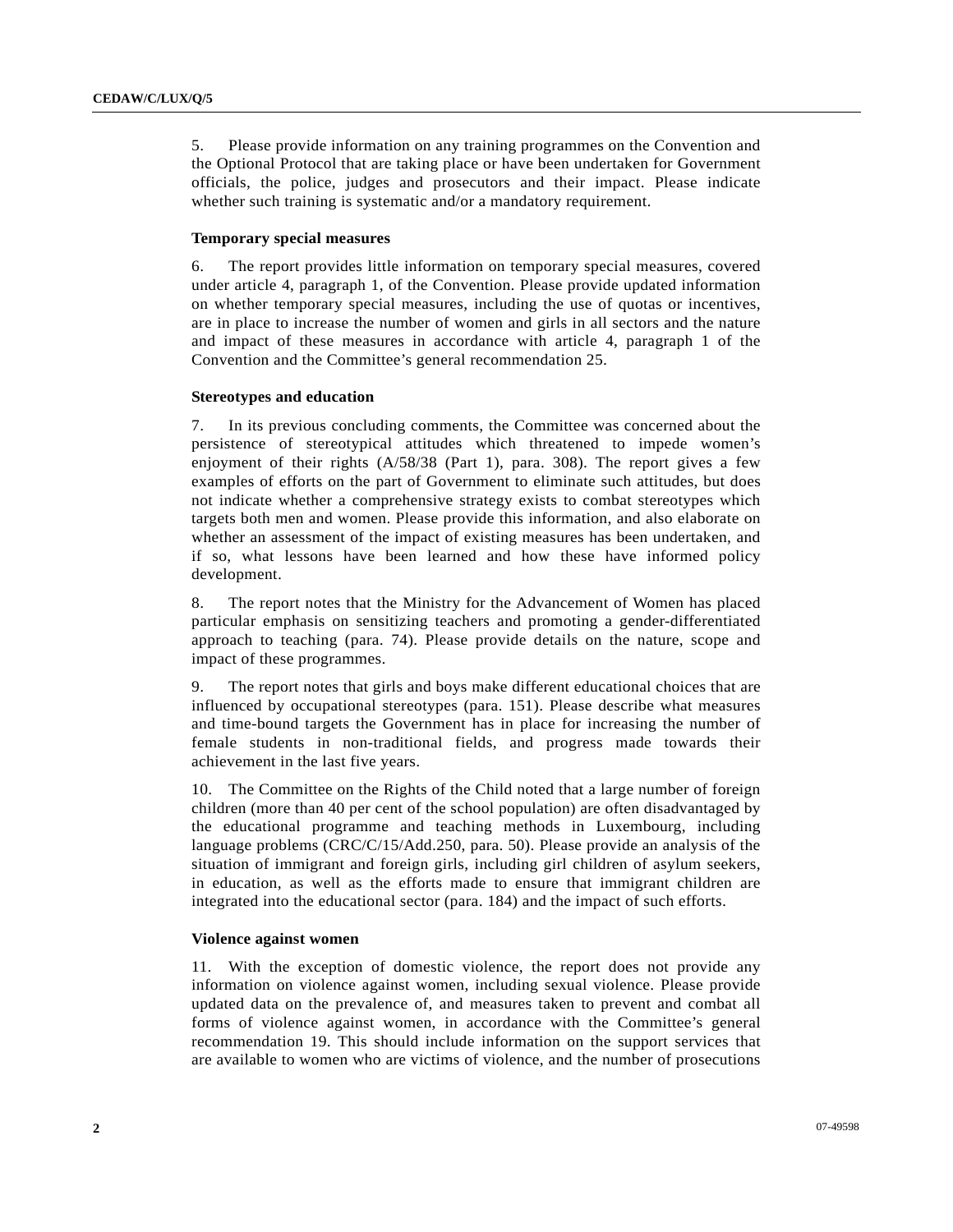and the sentences imposed against perpetrators. Please also indicate whether a population-based survey on violence against women has been conducted, and any results of such a survey.

#### **Trafficking and exploitation of prostitution**

12. The Committee in its previous concluding comments recommended the adoption of comprehensive policies to combat trafficking in women and girls (A/58/38 (Part 1), para. 313). Please provide details on the steps the Government has taken to respond to this recommendation, and in particular provide information about statistical data of women trafficked into Luxembourg, of traffickers prosecuted and punished, and information about the support services and protection available to trafficked women, including permits to stay in the country.

13. Please provide details about the impact of the Government's decision to no longer issue visas or permits to persons from non-European Union countries to work as cabaret artists as part of its efforts to combat human trafficking (para. 90).

#### **Political participation**

14. The representation of women remains low in Government, Parliament, municipal councils and other public bodies despite the Committee's previous recommendation that the State party develop further measures to increase women's role in decision-making in all spheres (A/58/38 (Part 1), para. 311). What measures are being undertaken to realize women's full and equal participation in such bodies, including the use of temporary special measures in accordance with article 4, paragraph 1, of the Convention and the Committee's general recommendations 23 and 25?

#### **Employment**

15. The Committee in its previous concluding comments was concerned about ongoing discrepancies in salaries and wages between women and men for work of equal value, and recommended the adoption of policies to eradicate the pay discrimination against women (A/58/38 (Part 1), paras. 314 and 315). Please provide information on the impact of the measures described in the report designed to eradicate the wage gap between women and men, including the effect of the Law of 30 June 2004.

16. The report provides limited information about trends, since the last report, in women's share in various occupations, and levels, of the labour market. Please provide such an overview, and also disaggregate all the information by ethnicity where appropriate, and age groups of women.

17. The report describes the Law of 19 May 2003 which introduced measures to promote the reconciliation of family and working life (para. 18). However, the record on parental leave shows that the number of mothers taking leave is consistently higher than that of fathers (para. 87). What concrete measures, in addition to the legislative changes discussed in the report, does the Government intend to take to encourage better sharing of work and family responsibilities between men and women?

18. The statistics in the report indicate that women have higher educational achievements than men and exceed men in general enrolment at tertiary level. What